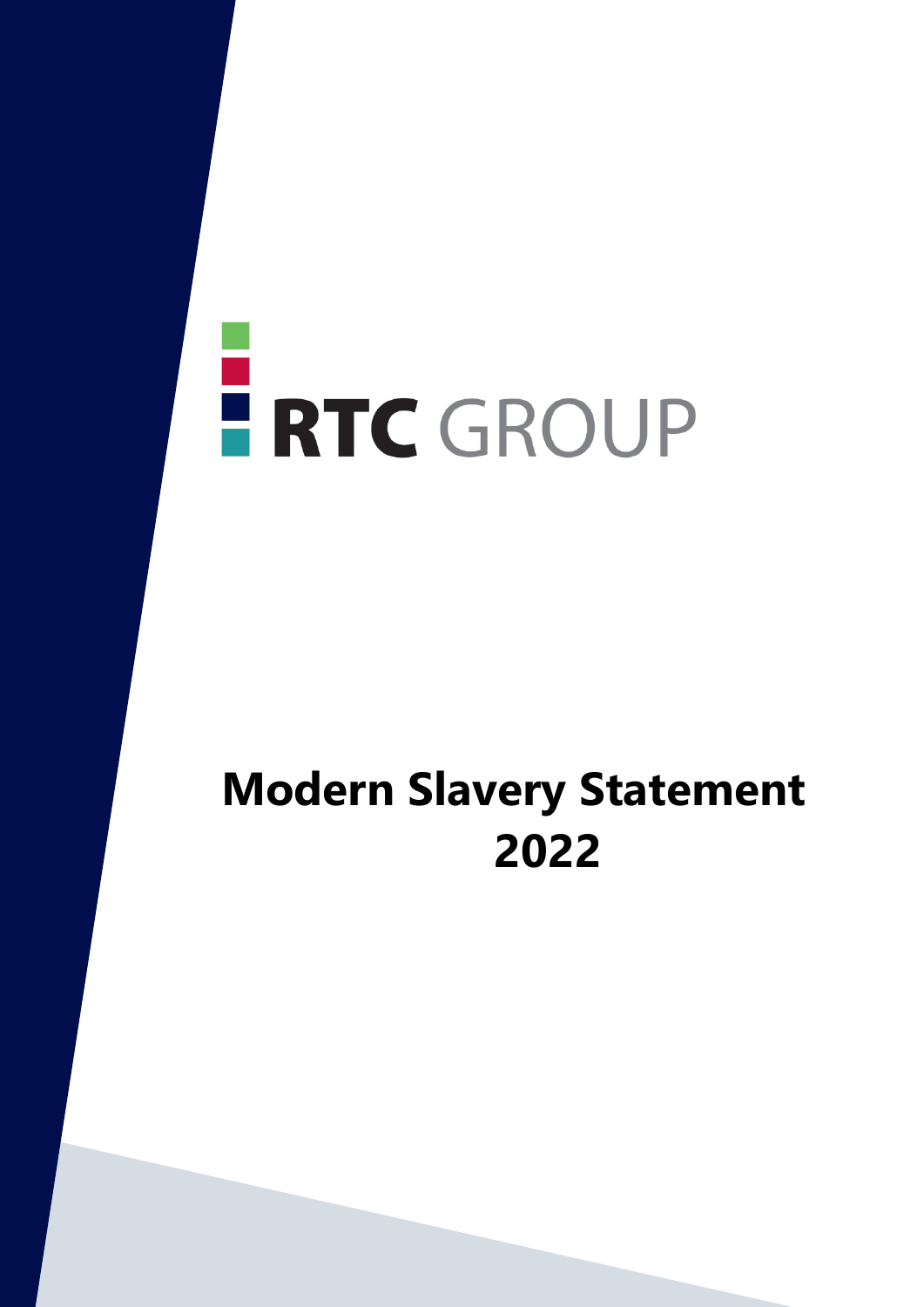#### **Introduction**

This statement is made as part of the RTC Group's commitment to eliminating the exploitation of people under the Modern Slavery Act 2015 (the Act).

The statement is published in accordance with section 54 of the Act and relates to the financial year ending 31 December 2021. It was approved by the board of directors on 1 June 2022.

# **Our Organisational Structure and Operations**

RTC Group Plc is an AIM listed recruitment business that focuses on white and blue-collar recruitment, providing temporary and permanent labour to a broad range of industries and customers in both domestic and international markets through its geographically defined operating divisions.

#### **UK Division**

Through our Ganymede and ATA Recruitment brands the Group provides a wide range of recruitment services in the UK.

Ganymede specialise in recruiting the best technical and engineering talent and providing complete workforce solutions to help build and maintain infrastructure and transportation for a wide range of UK clients. Ganymede is a market leader in providing a diverse range of people solutions to the rail, energy, construction, highways and transportation sectors. With offices strategically located across the country, Ganymede provides its clients with the benefit of a national network of skilled personnel combined with local expertise.

Ganymede tailors its solutions to suit its clients' needs. Whether it's recruiting permanent and temporary technical, engineering and safety-critical roles or providing fully managed workforce solutions of recruitment, training, account management, contingent labour and fleet provision, Ganymede works closely with its clients to understand their requirements, keeping their goals in mind every step of the way.

ATA Recruitment provides high-quality technical recruitment solutions to the manufacturing, engineering and technology sectors. Working as an engineering recruitment partner supporting businesses across the UK, ATA Recruitment has a strong track record of attracting and recruiting the best engineering talent for our clients. ATA's regional offices which are strategically located in Leicester and Leeds each have dedicated market experts to ensure ATA delivers excellence to both our clients and candidates.

#### **International Division**

Internationally, through our GSS brand, we work with customers across the globe that are focused on delivering projects in a variety of sectors. GSS has a track record of delivery in some of the world's most hostile locations. Working closely with its customers GSS provides contract and permanent staffing solutions on an international basis, providing key personnel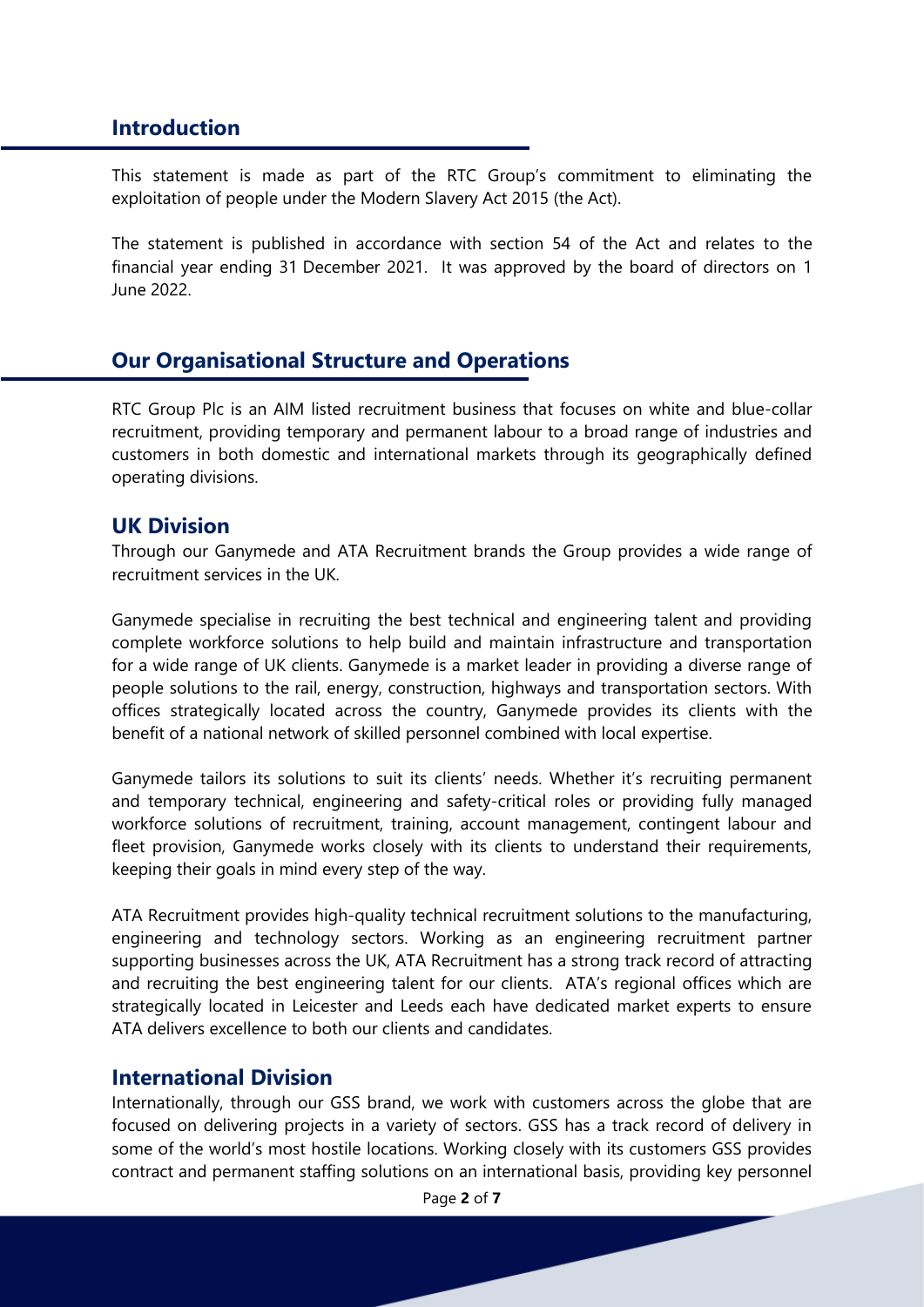into new projects and supporting ongoing large-scale project staffing needs. GSS typically recruit across a range of disciplines and skills from operators and supervisors, through to senior management level.

The Group headquarters are located at the Derby Conference Centre which also provides office accommodation for its operating divisions in addition to generating rental and conferencing income from space not utilised by the Group.

The Group has approximately 176 employees based in the UK and has a total annual turnover of circa £78 million.

### **Nature of our Supply Chains**

Our key supply chains comprise of suppliers who provide goods and services to the Group, as well as those who assist us in providing services to our clients such as payroll companies and workers who provide services via limited companies.

#### **Our Policies**

Our commitment to acting ethically and with integrity in all our business dealings and relationships continues and this commitment is reinforced through our various policies and procedures including our Anti-Slavery and Anti-Bribery and Corruption policies. Our zerotolerance approach to modern slavery and bribery and corruption is explained to our employees at induction, this awareness is then strengthened through more detailed training and refreshed regularly. Our employees are aware of the need to adhere to our policies at all times and understand the importance of highlighting any breach of policy as soon as is reasonably possible.

#### **Our Approach**

We acknowledge that our businesses are at risk of being infiltrated by modern slavery and human trafficking and to help reduce that risk we undertake on-going efforts and actions to combat such risks. Year on year we seek to build on and further develop the actions we have previously undertaken to tackle modern slavery.

As stated in previous Modern Slavery Statements we see our International business (GSS) as the business with the greatest risk of being infiltrated by modern slavery and human trafficking, having said this, each business has its own risks and threats and therefore they target their resources in various ways to seek to combat their main risks. We have detailed below the actions we have taken: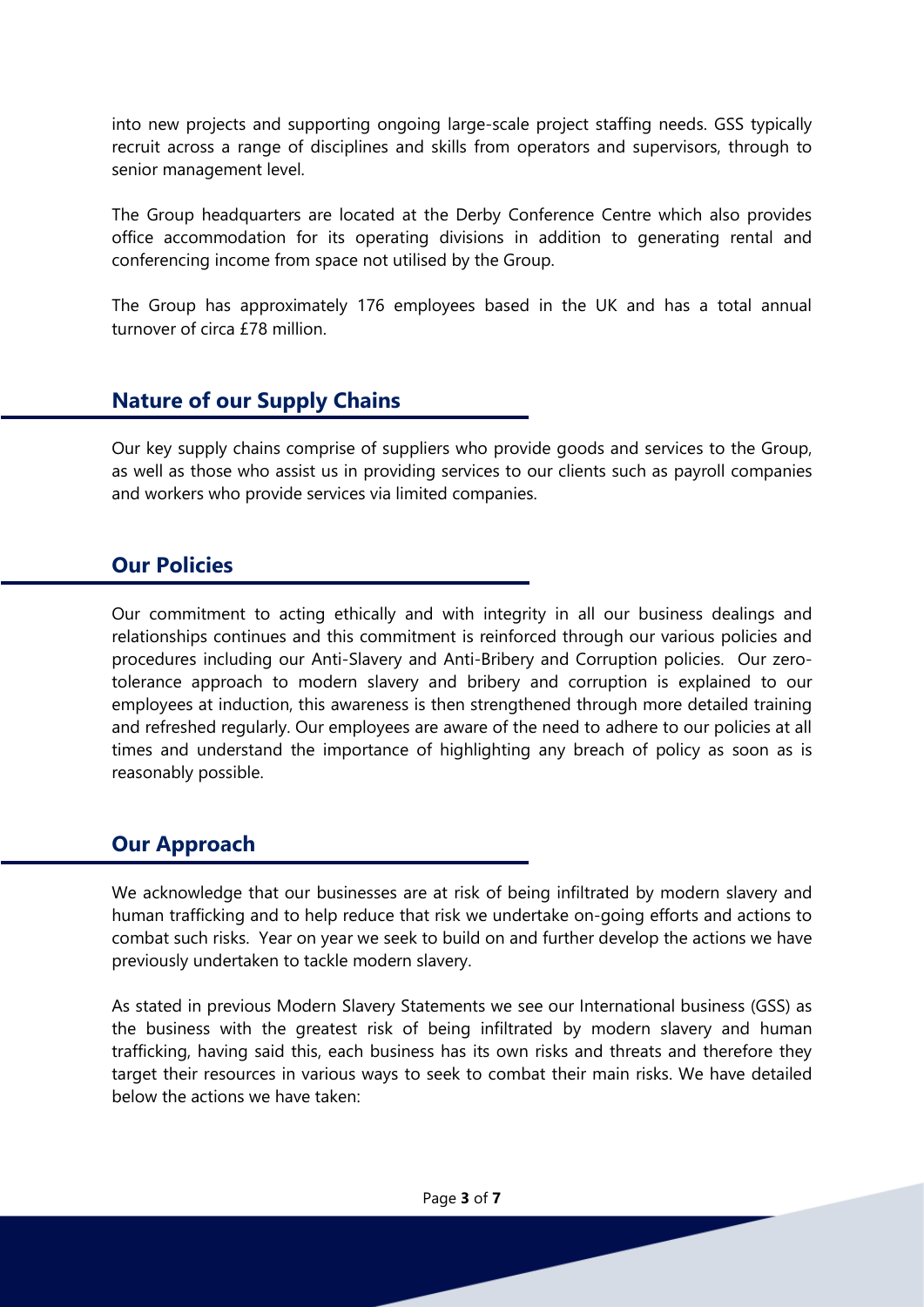# **Actions taken specific to GSS:**

- We have undertaken refresher training on Combating Trafficking in Persons (CTiP) to reaffirm our Combatting Trafficking in Persons policy.
- We have displayed posters in all our offices detailing the modern slavery and human trafficking key indicators/warning signs and what to do in the event that these are observed.
- We continue to issue the Human Rights Workbook which is read before attending a training session on Human Rights which all employees are required to attend.
- We continue to use our Ethical Recruitment and Workforce Management Charter, training all employees on what is expected of them.
- We continue to use our robust process to review new suppliers which includes amongst other things, all suppliers signing up to our CTiP Policy and confirmation that their employees working on our projects have been briefed and will adhere to our Human Rights Policy.
- We continue to use the candidate declaration in our contractors' contractual arrangements, this requires them to confirm that they understand that our services are free to them and that they haven't paid any fees to either GSS or anyone else in the supply chain. They are also given our direct contact details if they have any concerns in relation to their declaration.
- We continue to brief our contractors on how to avoid becoming a victim of extortion.
- Our sub agents / suppliers are continuing to be audited by ourselves and approved by our main client(s) following a lengthy due diligence / audit process to ensure they are legitimate and are continuing to adhere to processes.
- We continue to use our New Starter Handbook which includes details of all relevant GSS policies including Anti-Bribery and Corruption and Ethical Recruitment along with a questionnaire to ascertain if the contractor has been dealt with in accordance with our policies.
- Our job adverts continue to detail that no fees will be requested by ourselves or subagents, this is then reiterated to operatives throughout the recruitment process.
- We have reviewed our supply chain and identified the high-risk areas that have a greater potential for modern slavery.
- We are continuing to comply with the requirements of CTIP (Combatting Trafficking in Persons).
- We are continuing to adhere to the Dhaka Principles [www.dhaka-principles.org/](http://www.dhaka-principles.org/)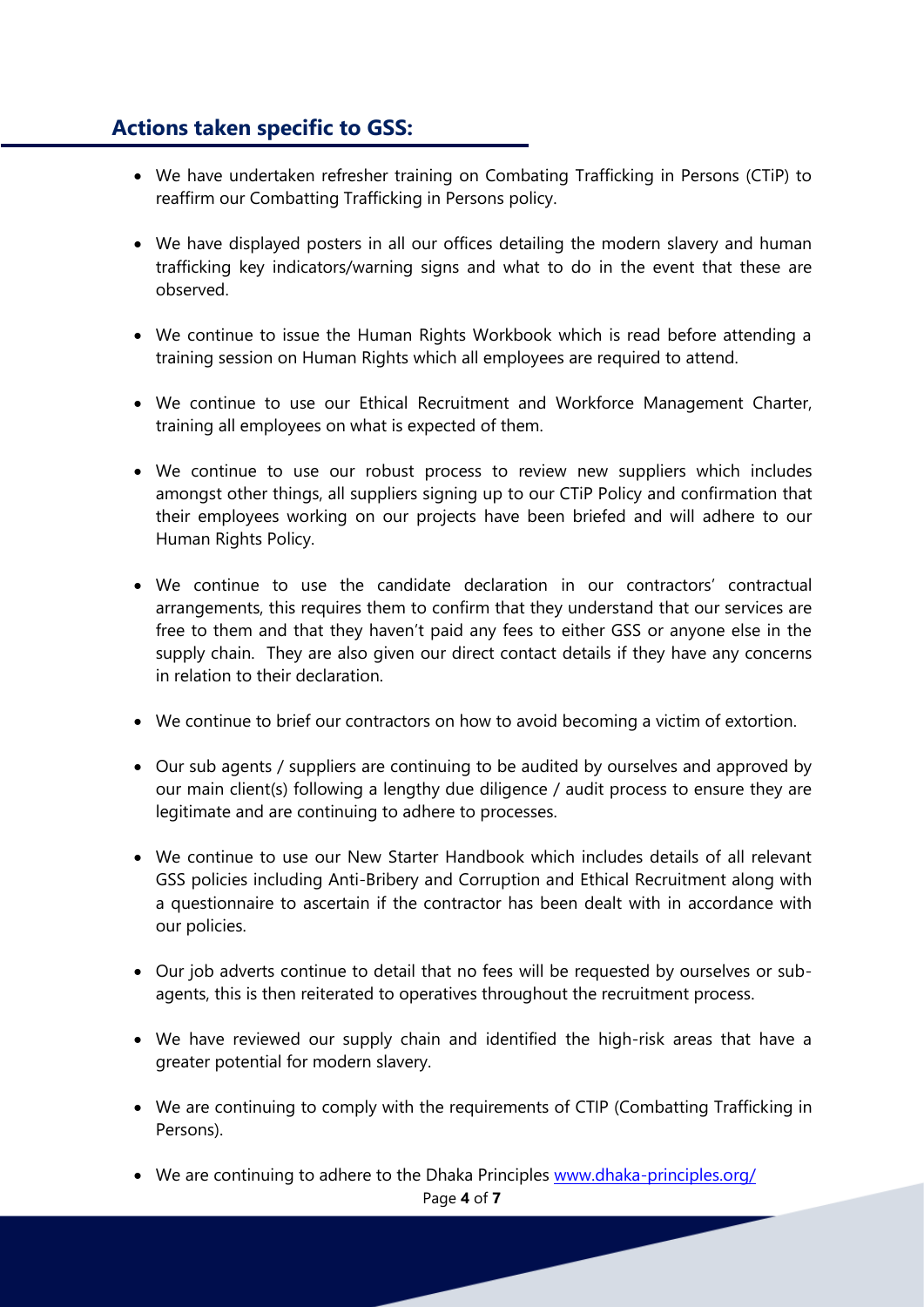- We have introduced Compliant Recruitment Principles which all employees have signed up to.
- We have provided recruitment specific modern slavery training (produced by Stronger Together).

# **Actions taken specific to Ganymede and ATA Recruitment:**

- We have been utilising Stronger Together's toolkits to enable us to introduce best practice throughout the business and in 2021 we introduced the following:
	- o A Responsible Recruitment Policy to detail our commitment to recruiting responsibly and never charging fees for our services.
	- o Compliant Recruitment Principles document which all employees involved in the recruitment or deployment of temporary workers are required to sign up to.
	- o Additional modern slavery questions in our Approved Supplier Process to prescreen prospective suppliers in relation to the effectiveness of their existing safeguarding controls and practises in relation to preventing modern slavery occurring within their organisation.
- We have provided recruitment specific modern slavery training (produced by Stronger Together) for all our direct employees.
- We have further raised awareness of modern slavery, through our induction training, and modern slavery policy statement.
- We only use FSCA accredited payroll companies which require businesses to confirm steps taken to prevent slavery and exploitation within their supply chain.
- We continue to work to robust placement processes which include compliance checks and identity checks, these processes are reviewed in line with changes in legislation and best practice.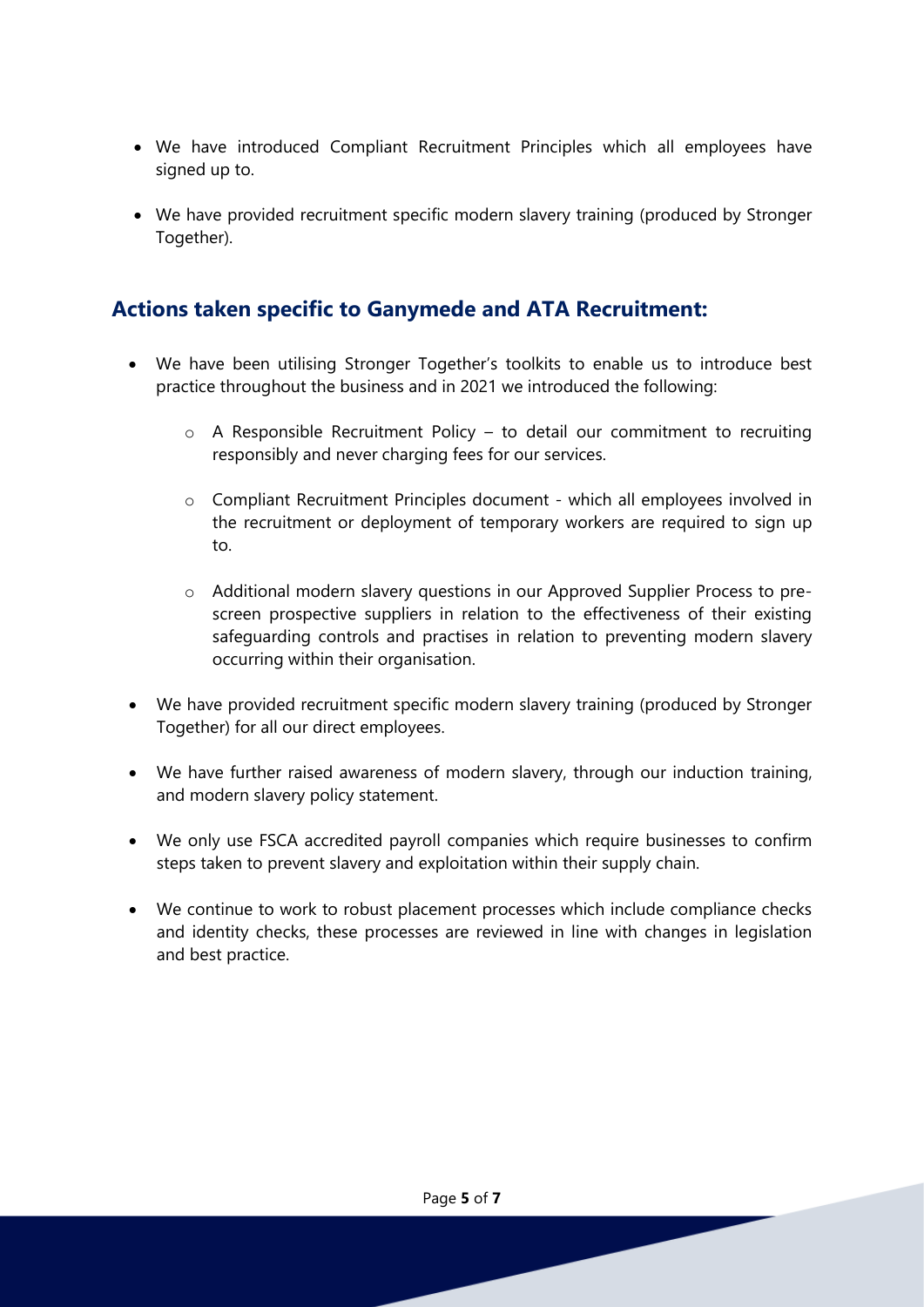# **Actions taken within the Group as a whole:**

- We have introduced a modern slavery steering group which meets quarterly to review the actions we have taken to date and identify and implement further best practise.
- Our modern slavery steering group members have attended training delivered by the Supply Chain Sustainability School.
- We continue to utilise a number of resources including Stronger Together and the Supply Chain Sustainability School to help support the actions of the modern slavery steering group.
- We have sought volunteers from within the Group to become modern slavery champions to help further raise awareness of modern slavery to our employees, workers and contractors and promote the different ways workers can report concerns or suspicions of exploitation. Our modern slavery champions meet quarterly to identify activities and review the effectiveness of previous actions.
- We have reviewed the effectiveness of our non-recruitment modern slavery training and will roll this out in 2022.
- We have drafted individual Anti-Slavery Policy's for each business with a plan to roll them out in 2022.
- We continue to brief all new employees on our anti-slavery policy at their induction.
- Our employees are reminded of the need to raise any concerns regarding human trafficking and exploitation, no matter how insignificant they feel they may be.

# **Further Actions**

The actions we have taken will continue into 2022 and beyond as the risk to our Group and supply chain is ever present and as such our journey to mitigate that risk must be continuous. This being the case we will continue to develop our policies, processes and procedures to seek to protect us from that risk. We therefore intend to undertake the following steps over the next 12 months (January to December 2022):

- Introduce internal modern slavery KPI's to help us monitor the progress we are making such as:
	- o Percentage of direct employees given a modern slavery overview within the first eight weeks of employment.